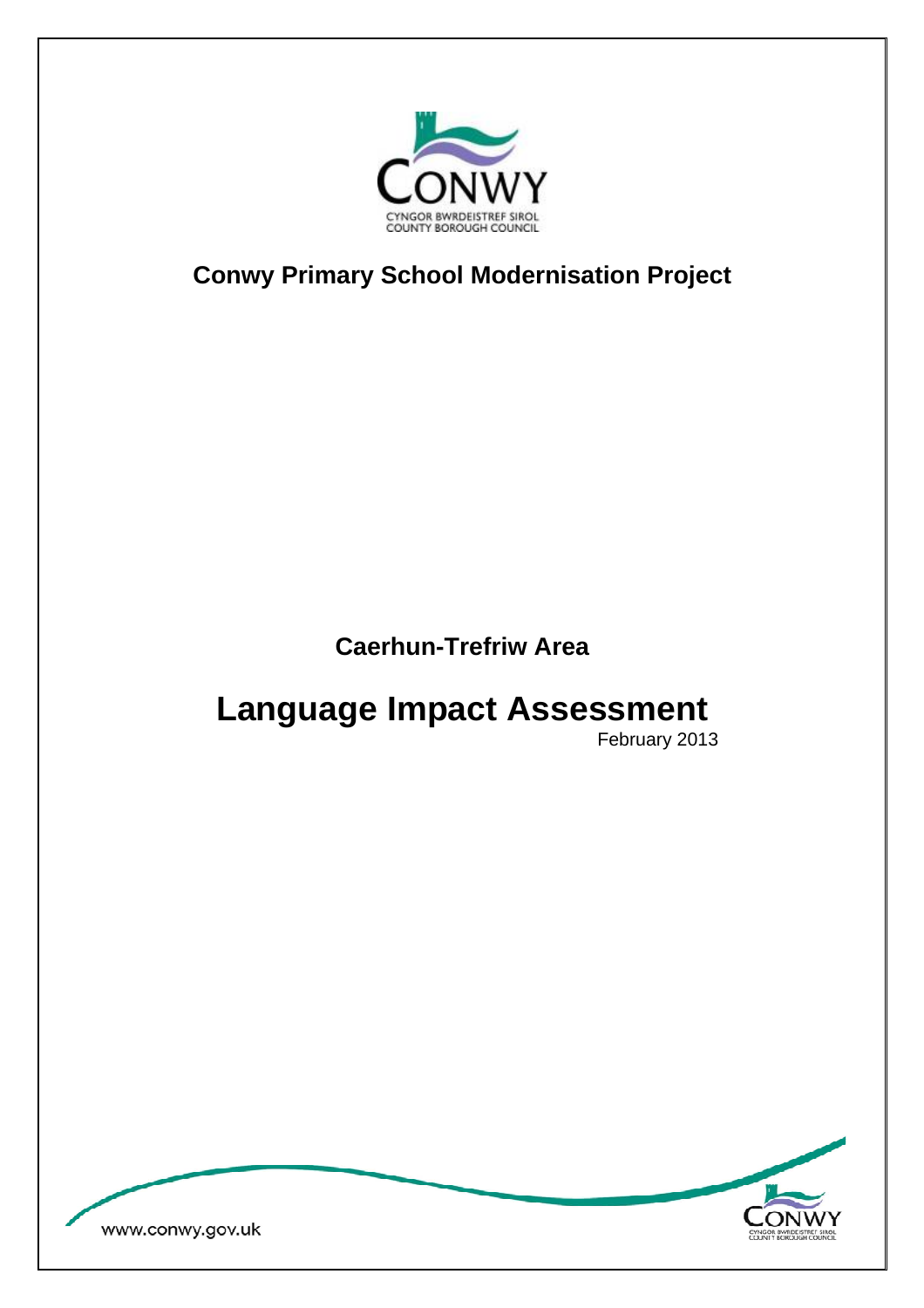## **Contents**

| <b>Introduction</b><br>Conwy's Welsh Language Scheme                                                                                                                                                                       | Page<br>2<br>3         |
|----------------------------------------------------------------------------------------------------------------------------------------------------------------------------------------------------------------------------|------------------------|
| <b>Welsh Language Profile</b><br><b>Conwy Area Profile</b><br>2.2 Caerhun & Trefriw Area Profile<br>2.3 School Profiles<br><b>Local Authority Options for Structural Change</b><br><b>Welsh Language Impact Assessment</b> | 4<br>4<br>5<br>6<br>10 |
| <b>Conclusions and Recommendations</b>                                                                                                                                                                                     | 14                     |
| Appendix 1 - Language Impact Assessment<br>Methodology<br>Appendix 2 - Language Cohorts                                                                                                                                    | 15<br>17               |
|                                                                                                                                                                                                                            |                        |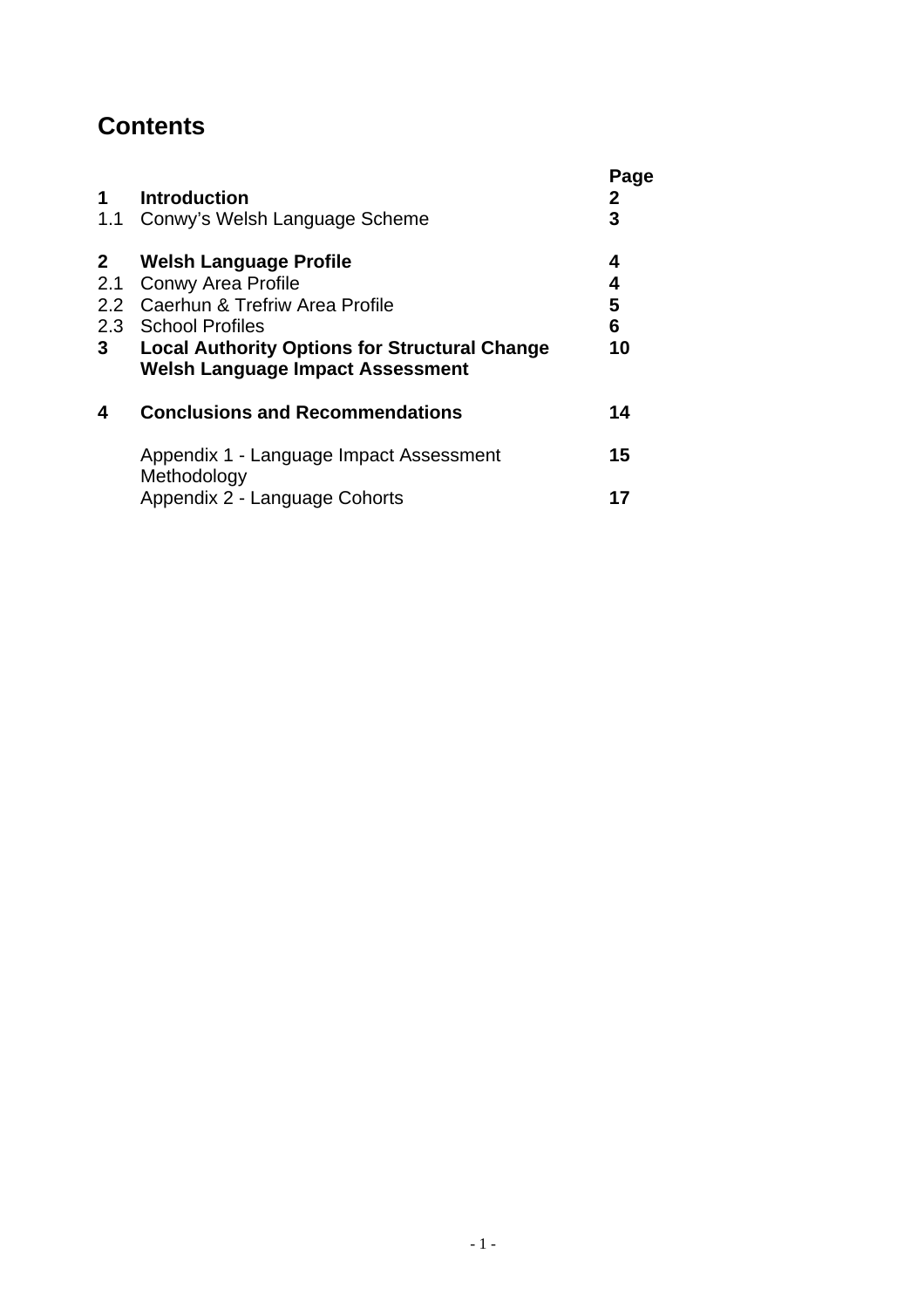# **1. Introduction**

Conwy County Borough Council has been carrying out an in-depth review of its Primary Schools over the last 3 years. This resulted in the publication of the *'Strategy for the Modernisation of Conwy Primary Schools'* and associated *'Implementation Plan'* in October 2010, which was subsequently reviewed and agreed by Cabinet in November 2011.

The Cabinet also agreed to:

- i) consult with communities in detail (full impact assessment) on the options within the Implementation Plan and
- ii) undertake stakeholder meetings with those areas identified for *'review in two years time'*.

Key information, including impact assessments on language; equality; transportation; community and buildings fit for purpose, will be undertaken in order to inform an option appraisal.

Formal consultation meetings will take place with each school within an area for initial review to present in more detail the options considered for each area and the outcome of the option appraisal.

**This document will consider the impact on the Welsh Language of the proposed options within the Caerhun & Trefriw Area**.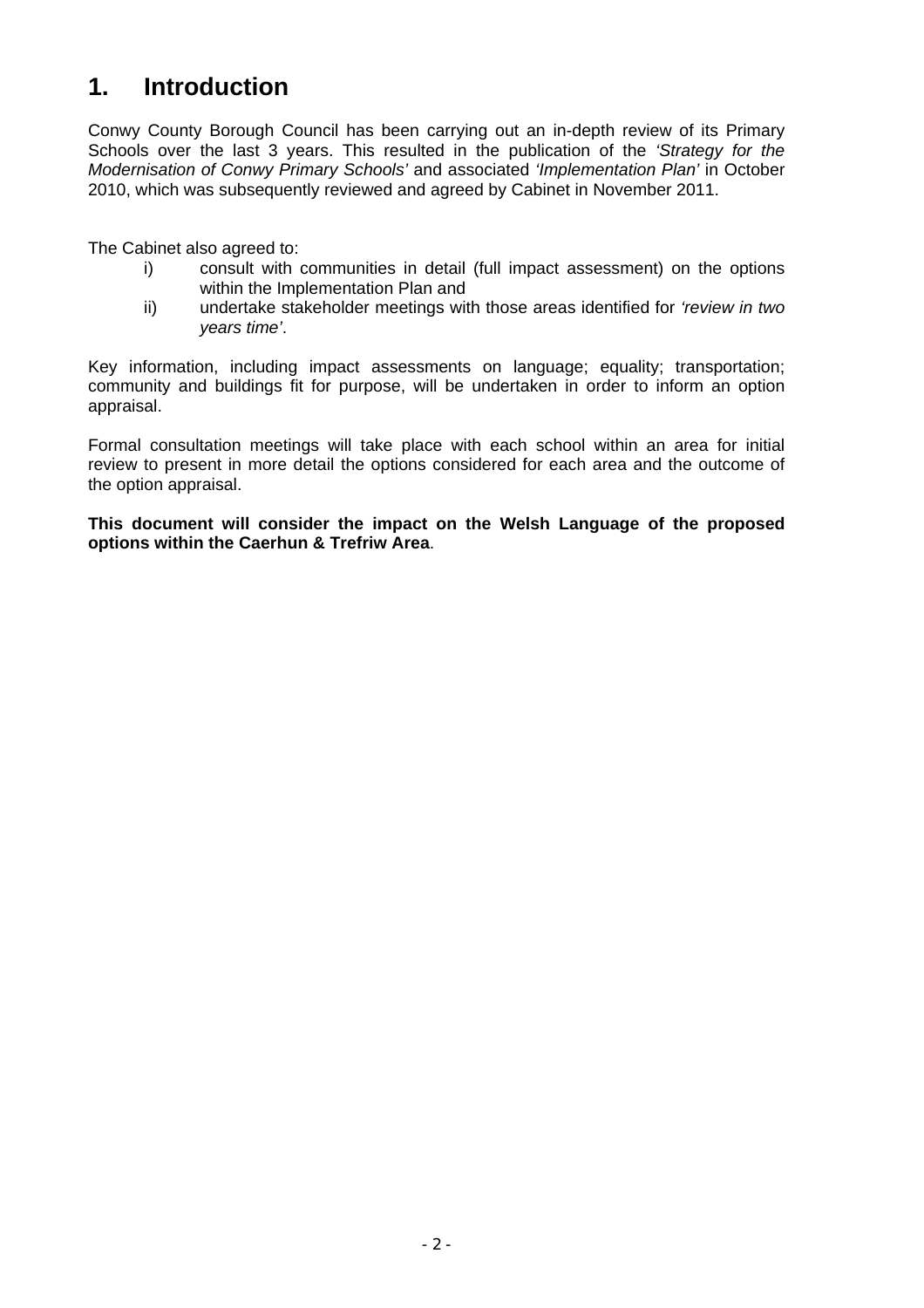# **1.1 Conwy's Welsh Language Scheme**

#### **Main aims and objectives of the Welsh Education Scheme are to:**

- Ensure that Welsh-medium or bilingual education is available to all children whose parents/guardians wish them to receive their education through the medium of Welsh or bilingually, within reasonable travelling distance from the children's home. This means children of pre-school age and above.
- Ensure a developing continuum from Welsh-medium/bilingual primary education through to Welsh-medium/bilingual secondary education. Pupils who have received their primary education through the medium of Welsh will be able to attend a Welsh-medium/bilingual secondary school, to promote a linguistic continuum from KS4 onwards through to their lifelong learning career for pupils and students within the county.
- **Provide further opportunities for pupils to access Welsh-medium education.**
- Ensure that Welsh is taught as first and/or second language on the timetable of all the County's schools, in accordance with the National Curriculum's statutory requirements for all key stages.
- Ensure that children and young people with special educational needs receive linguistic equality of opportunity in terms of Welsh-medium education during the entire statementing process, in line with the SEN Code of Practice for Wales.
- Ensure that all pupils attending a designated Welsh-medium/bilingual school are able to speak, read and write Welsh fluently by the end of KS2.
- Work in partnership with all schools in order to improve the standard of Welsh as a first and second language. All the County's schools will receive advice and support from advisors on the Welsh language and from school support services. Further support will be provided by the Welsh Advisory Teachers (Athrawon Bro) who visit and monitor schools' language standards on behalf of the LA.
- Run and promote the existing *'In Service Training Programme'* that supports the development of Welsh as a first and second language.
- Provide opportunities for pupils to improve their knowledge and understanding of the cultural, economic, environmental, historical and linguistic ethos/characteristics of Wales via the Cwricwlwm Cymreig.
- Ensure that new pupils to the County that are non-Welsh speaking in-migrants are able to make full use of the Welsh Language Centres in order that, after having followed an intensive Welsh language course, they are able to integrate naturally into their school and community.
- Promote the LA's development of pupils' Welsh language skills by means of specific activities and projects which allow for effective language transition from KS2 to KS3.
- Continue to offer specific training to enable teachers in Welsh second language to improve their language presentation skills.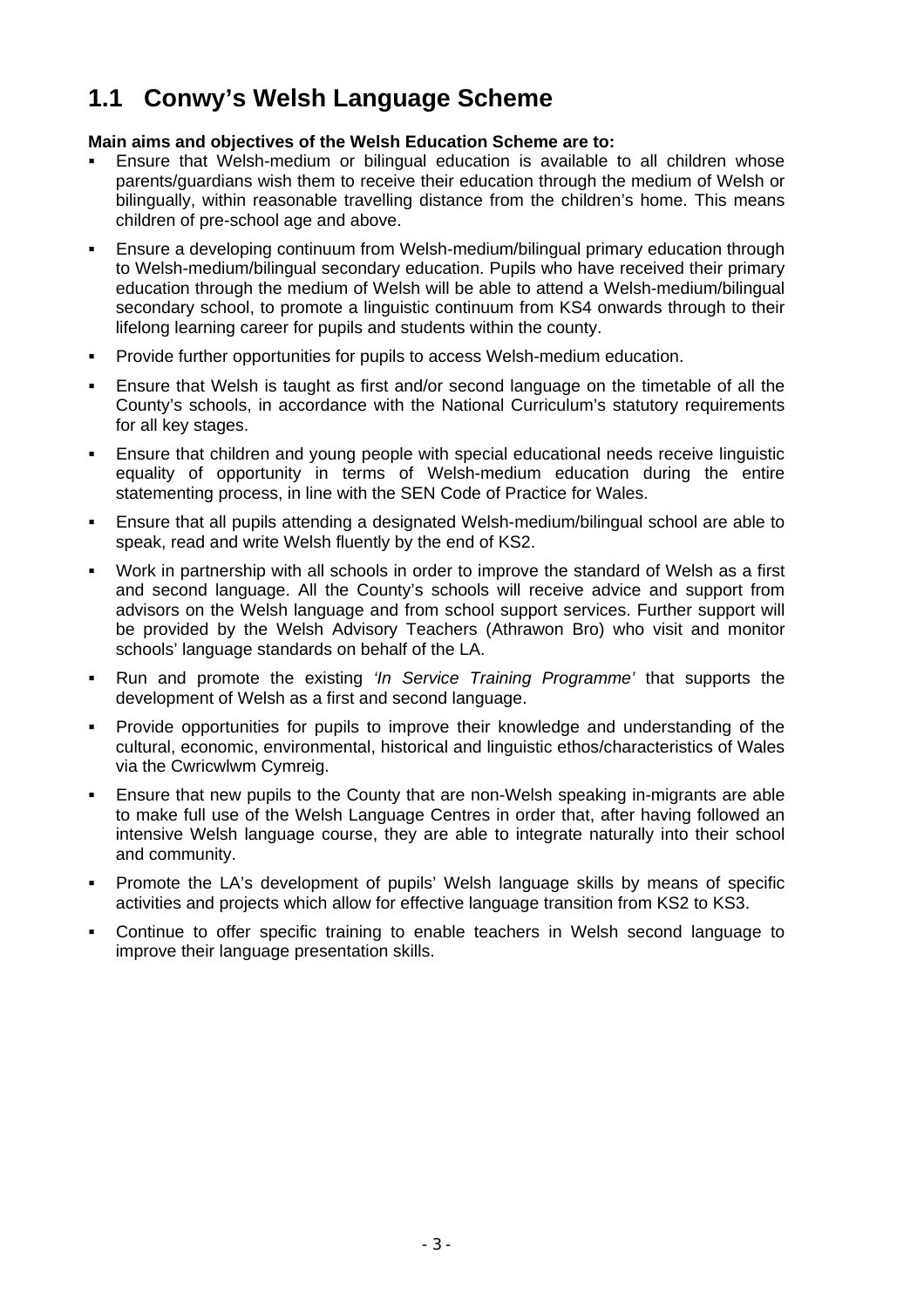# **2. Welsh Language Profile**

### **2.1 Conwy Area Profile<sup>1</sup>**

- 27% of the population are Welsh speaking
- Only 54% of residents were born in Wales
- Both proportions increase as you move south and west



*Map 1: proportion of Welsh speakers in Conwy, by ward* 

*Source: 2011 Census Key Statistics* 

Slightly more than half of the population of Conwy County were born in Wales (54%). However, only 27% of the population aged 3 years old or over are Welsh speakers –yet this is considerably above the national figure for Wales of 19%. Ability to speak Welsh is most prevalent amongst those of school age – in Conwy 49.2% of 5-15 year olds can speak Welsh and 37.3% of 16-19 year olds can speak Welsh; these are much higher than the national figures for Wales which are 40.3% of 5-15 year olds and 27% of 16-19 year olds respectively.

In general, the frequency of both Welsh speakers and those born in Wales increases towards the south, and as one travels inland from the more highly populated coastal area. Ability to speak Welsh is at its highest in the rural southern ward of Uwch Aled with 70% of its residents being Welsh speakers, and at 10.8% the ability to speak Welsh is at its lowest in the eastern coastal ward of Towyn.

 $\overline{a}$ 

<sup>&</sup>lt;sup>1</sup> 2011 Census Key Statistics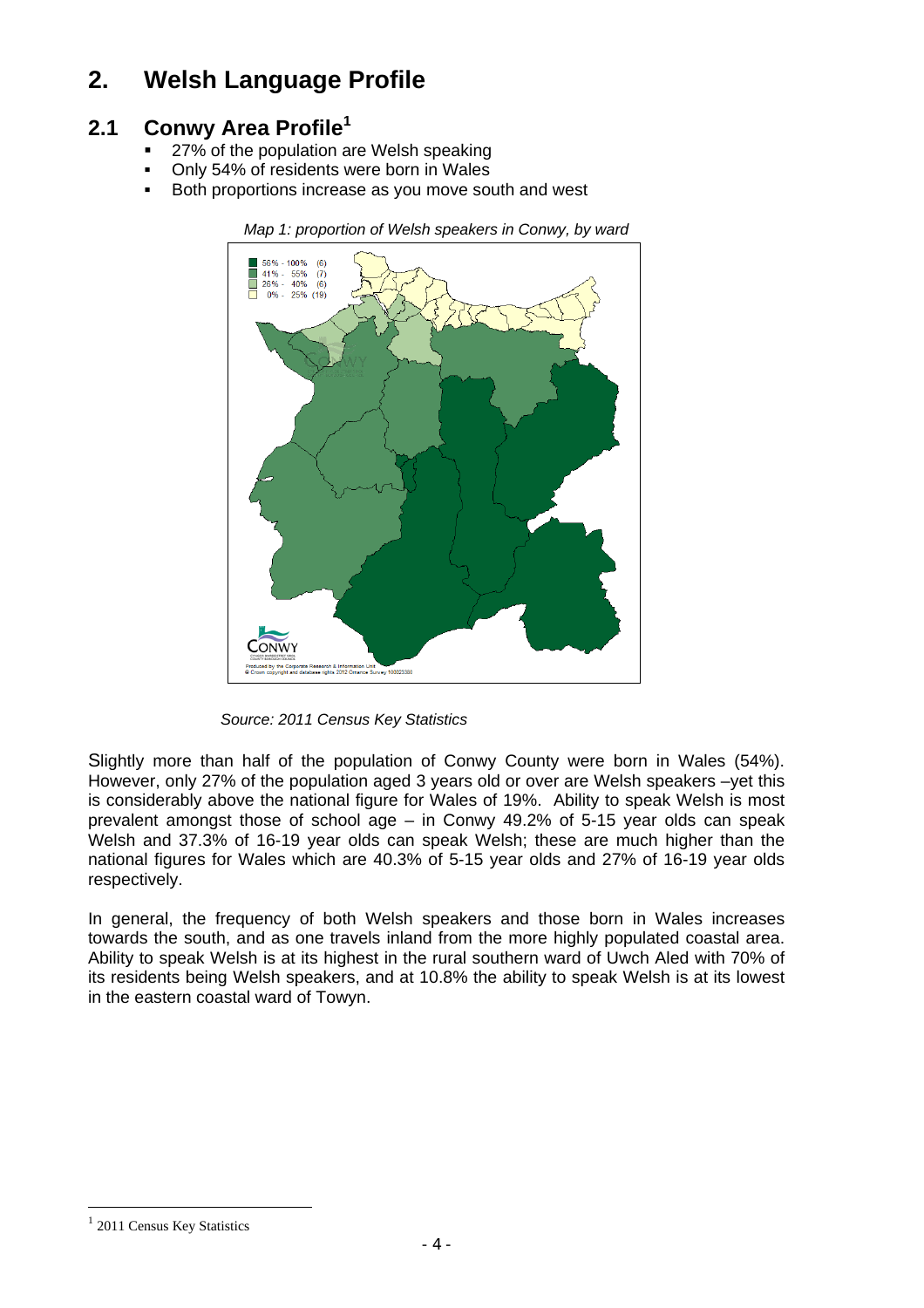### **2.2 Caerhun and Trefriw Area Profile**



There are three primary schools covering the Caerhun and Trefriw area - Ysgol Dolgarrog, Ysgol Tal Y Bont and Ysgol Trefriw. All three schools are classed as Welsh Medium Primary Schools and all pupils are taught Welsh as a first language. Ysgol Dolgarrog and Ysgol Tal Y Bont are within the Caerhun ward; the catchment area for Ysgol Dolgarrog is to the south of the ward incorporating the village of Dolgarrog and the surrounding National Park. Ysgol Tal Y Bont's catchment is in the northern part of the Caerhun ward and includes the villages of Tal y Bont, Ty'n-y-groes, Rowen and Llanbedr-y-cennin. Ysgol Trefriw is situated in the Trefriw ward covering the village of Trefriw and the surrounding rural countryside. Both wards have an urban/rural classification of 'Village, Hamlet & Isolated Dwellings'.<sup>2</sup>

The combined population for both wards is  $3236<sup>3</sup>$ , containing slightly a higher proportion of people up to 65 years of age than the mean average for Conwy County; and a lower proportion of children aged 0-15. The catchment area population of Ysgol Dolgarrog is 433 with 444 dwellings within 1 mile of the school. There are 316 dwellings within 1 mile of Ysgol Tal Y Bont and a catchment area population of 1294. For Ysgol Trefriw the catchment area population is 824 with 385 dwellings within 1 mile of the school.<sup>4</sup>

The current deposit Conwy Local Development Plan (2007 – 2022) indicates that new housing sites will be developed within the Caerhun and Trefriw area, with intentions for the Caerhun ward (covering both Ysgol Dolgarrog and Ysgol Tal Y Bont catchments) to accommodate a further 57 dwellings with a potential for an additional 18 primary school pupils associated with these extra dwellings. In the Trefriw ward and catchment area a further 17 dwellings could be accommodated and could potentially yield an additional 5 pupils. This is inclusive of new proposed housing allocations and sites with current planning permission.

 $\overline{a}$ 

<sup>2</sup> Office for National Statistics, Local Area Profile

<sup>&</sup>lt;sup>3</sup> 2011 Census Key Statistics

<sup>4</sup> 2011 Census and Post Office Address point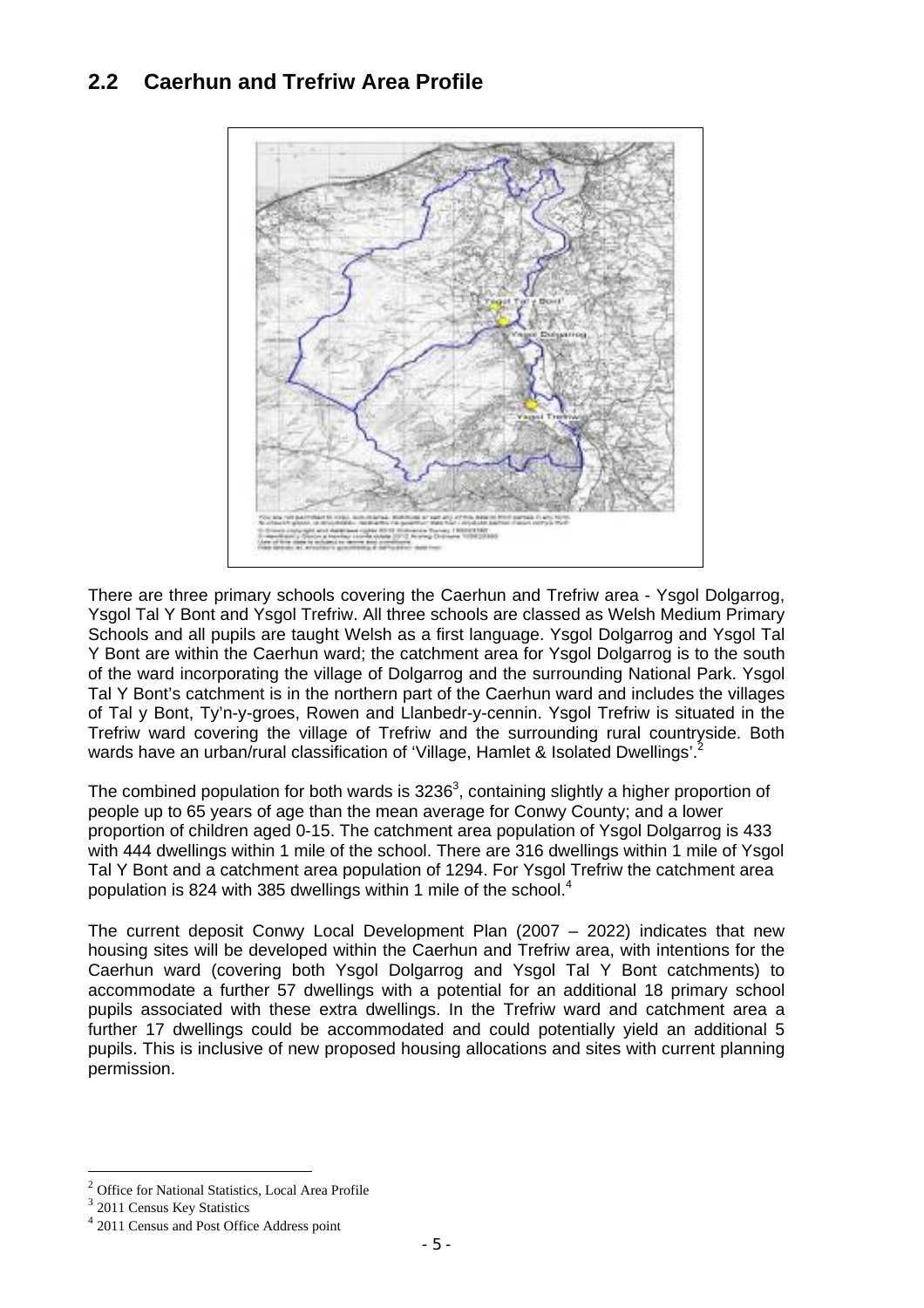### **2.3 School Profiles**

#### **Ysgol Dolgarrog**

Ysgol Dolgarrog is a Community Welsh medium Primary School for children aged between 3 and 11 years old. The school is located in the centre of the village of Dolgarrog in the Conwy Valley, serving the village and its rural catchment area. The school is a 2 storey building built in 1934 of brick construction and a slate roof, with an additional kitchen built in 1945.

According to the ESTYN inspection report from November 2012 "The area that is served by the school is neither prosperous nor economically disadvantaged."

Ysgol Dolgarrog teaching staff consists of a permanent Headteacher (with a teaching commitment that is between 50 and 100%), there is also a full time teacher and 2 part time teachers. There are 2 teaching assistants to provide additional support to the pupils, and 2 administrative support staff.<sup>5</sup>

The average class size, according to the 2012 September Stats returns was 18 pupils, with as low of 13 pupils in one class to a high of 27 in another class. <sup>6</sup>



The November 2012 ESTYN inspection report for Ysgol Dolgarrog notes that:

*"Education is provided through the medium of Welsh for all pupils, although English is the main home language of almost all of them."* 

*"In the Foundation Phase, many pupils use oral Welsh regularly when responding to adults. They do this with increasing confidence in a range of situations and the skills of pupils who come from non-Welsh speaking homes develop quickly."* 

*"Many have developed good reading skills in Welsh and English and many read fluently, accurately and with good expression. The majority do not use their reading skills in English to the same extent as Welsh in order to glean and present information."* 

*"Staff promote Welsh effectively and regularly and there is an obvious Welsh ethos in classes. Provision for developing pupils' awareness of the culture and history of Wales is good, and studies of the local community and the history of Wales make a valuable contribution to this."* 

 $\overline{a}$ 5 Statutory PLASC Return, January 2012

<sup>6</sup> Statutory Class Sizes Return, September 2012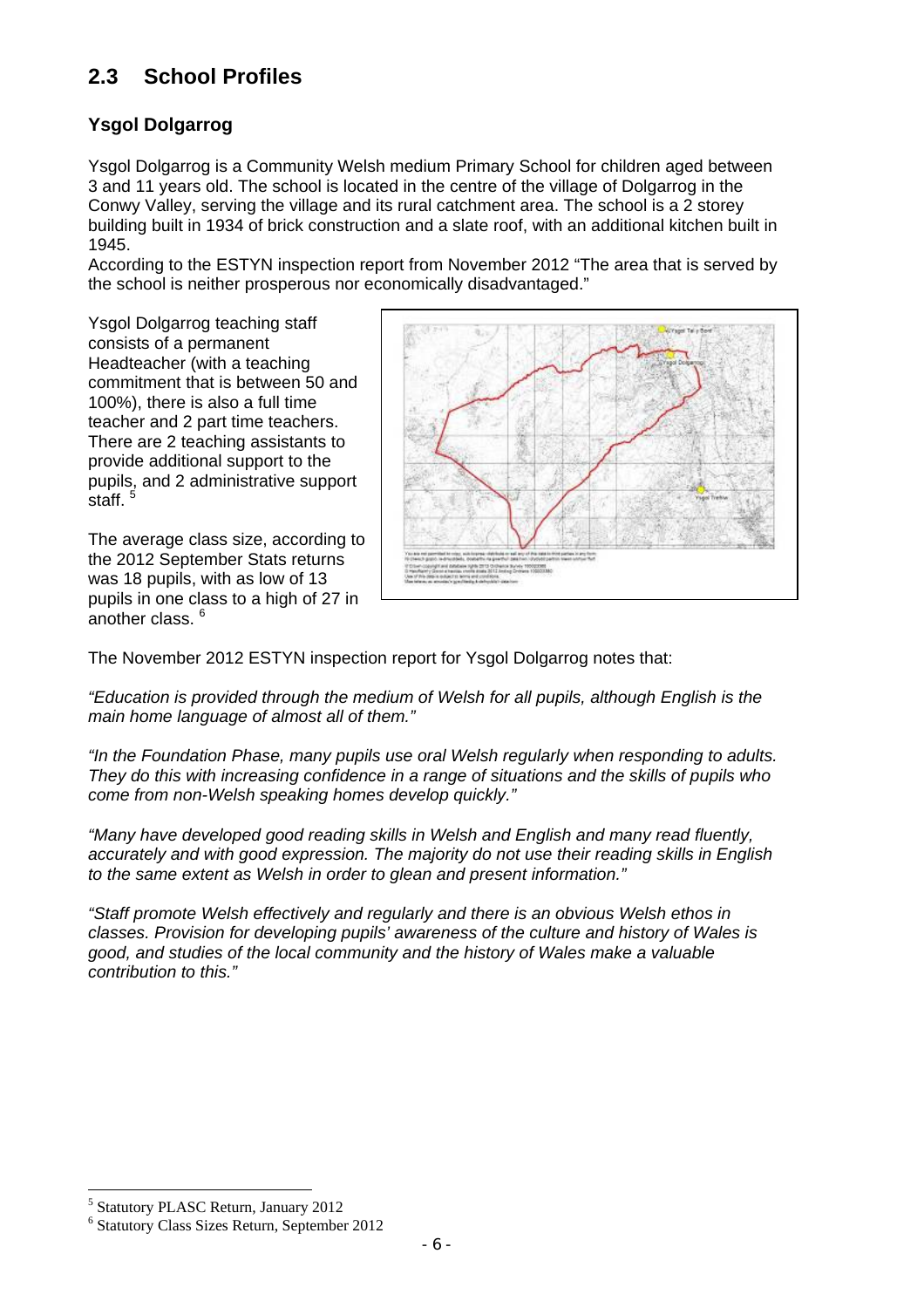#### **Ysgol Tal y Bont**

Ysgol Tal Y Bont is located in the village of Tal Y Bont, and is a Community Welsh medium Primary School for children aged between 3 and 11 years old. The pupils come from the village itself and the surrounding rural area. The school was built in 1925 and is a 2 storey stone building with slate roof; a kitchen extension was built in 1958.

The July 2010 ESTYN inspection report notes that "The school judges that the area is recognized as one of economic and social disadvantage."

The teaching staff at Ysgol Tal Y Bont includes an acting Headteacher (with a teaching commitment that is between 50 and 100%) and one other full time qualified teacher. To provide additional support to pupils there are also 2 teaching assistants and 2 special needs support staff.<sup>7</sup>

The average class size according to the annual September 2012 Stats returns is 12.6 pupils, with a low of 11 in one class and a high of 14 in another.  $8<sup>8</sup>$ 

Ysgol Tal Y Bont's ESTYN inspection report from July 2010 states that:



*"Significant emphasis is placed throughout the school on developing the pupils' bilingual competency. The Cwricwlwm Cymreig is very effectively promoted."* 

*"From the Foundation Phase onwards through key stage 1 and 2, substantial emphasis is placed on developing pupils' bilingual competence. Although the vast majority of them are from non Welsh speaking homes, they follow the Welsh First Language Study Programmes and Welsh is the operational and administrative language of the school. The Cwricwlwm Cymreig is very effectively promoted throughout the whole curriculum provision."* 

*"Across the school, nearly all pupils make good progress in their bilingual ability. Foundation Phase children have a very enthusiastic approach towards learning Welsh with the majority in the group expressing their needs and discussing their experiences very confidently. In key stage 1 and 2 all pupils are able to follow all the subjects of the curriculum by means of both Welsh and English."* 

 $\overline{a}$ 7 Statutory PLASC Return, January 2012

<sup>8</sup> Statutory Class Sizes Return, September 2012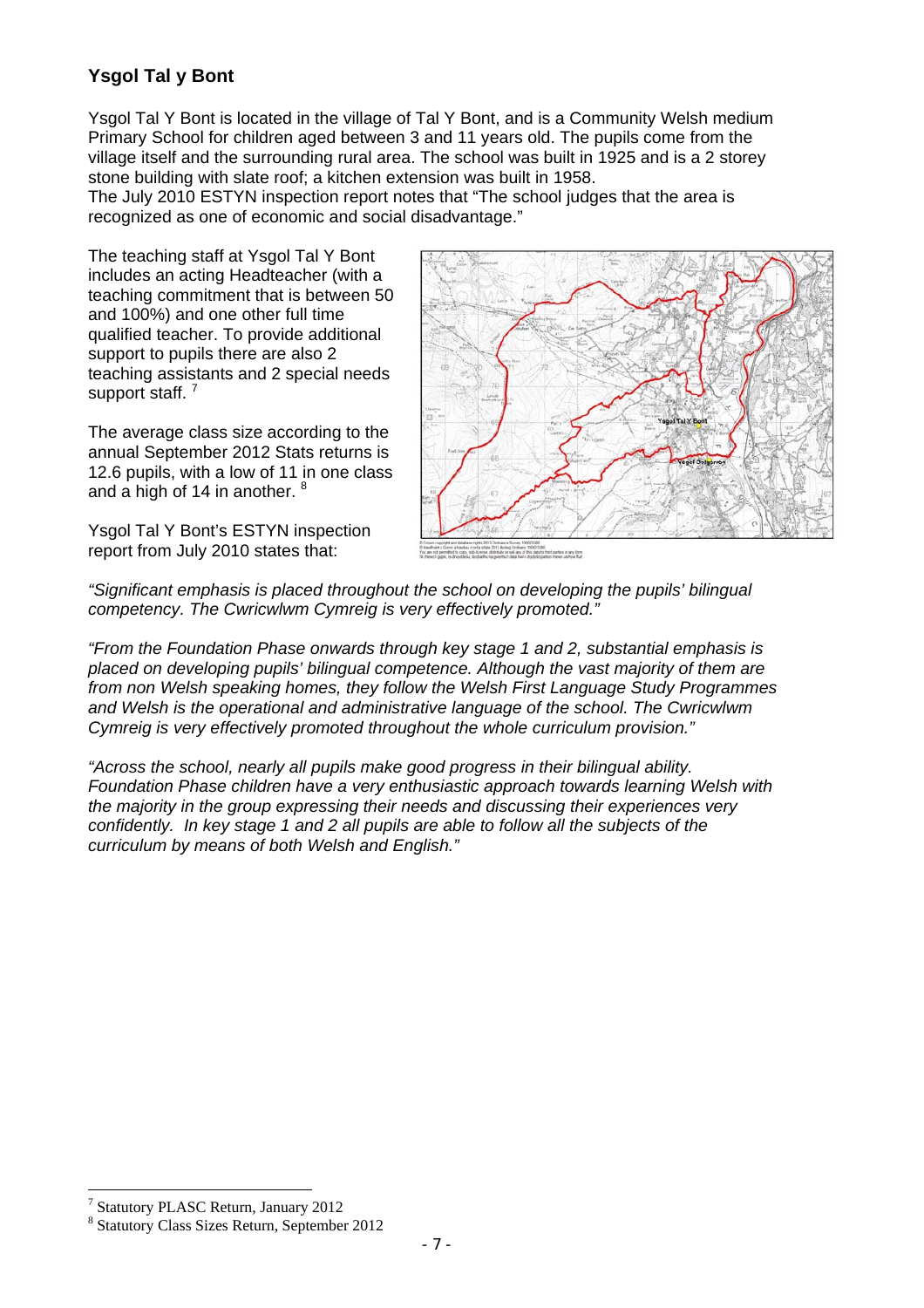#### **Ysgol Trefriw**

Ysgol Trefriw is situated on the main road in the middle of the village. It is a Community Welsh medium Primary School for children aged 3 to 11 years old serving the children of the village, and also pupils from the surrounding rural area. The school was built in 1902 and is a single storey building of stone construction with a slate roof.

The ESTYN inspection report from June 2008 states that "The school describes the area the pupils come from as being neither specifically prosperous nor economically disadvantaged."

Ysgol Trefriw teaching staff consists of a permanent Headteacher (who has a teaching commitment between 50 and 100%) and 2 other part time qualified teachers. There are 2 teaching assistants to provide additional support to pupils as well as 1 other member of administrative staff.<sup>9</sup>

According to the annual September Stats returns from 2012 the average class size was 18.5, with 16 in one classroom and a high of 21 in another classroom.

The ESTYN inspection report from June 2008 makes the following observations:

 *"A significant number of pupils come from homes where English is spoken as the main language. Eight per cent come from homes where Welsh is the main language of communication."* 

*"Pupils' bilingual skills throughout the school are insufficiently developed, specifically in the way* 



*that they lack confidence in using oral Welsh in informal situations. They understand the language well, and they are able to offer meaningful answers in lessons, but they do not practise the language in informal situations, while the children under 5, specifically, are very reluctant to use the language to offer answers to teachers' questions."* 

*"The provision for promoting pupils' understanding and awareness of the Cwricwlwm Cymreig reflects numerous aspects of Welsh heritage, culture, environment and history, such as when they study the work of Laura Ashley or learn about a local disaster that occurred."* 

*"The school involves itself with certain current initiatives and projects. In particular, the pupils' bilingual abilities receive constant attention, by means of a curricular provision that gives Welsh prominence as a medium of teaching and learning, and through establishing an ethos and environment where Welsh is heard and seen around the school."* 

 $\overline{a}$ 9 Statutory PLASC Return, January 2012

<sup>&</sup>lt;sup>10</sup> Statutory Class Sizes Return, September 2012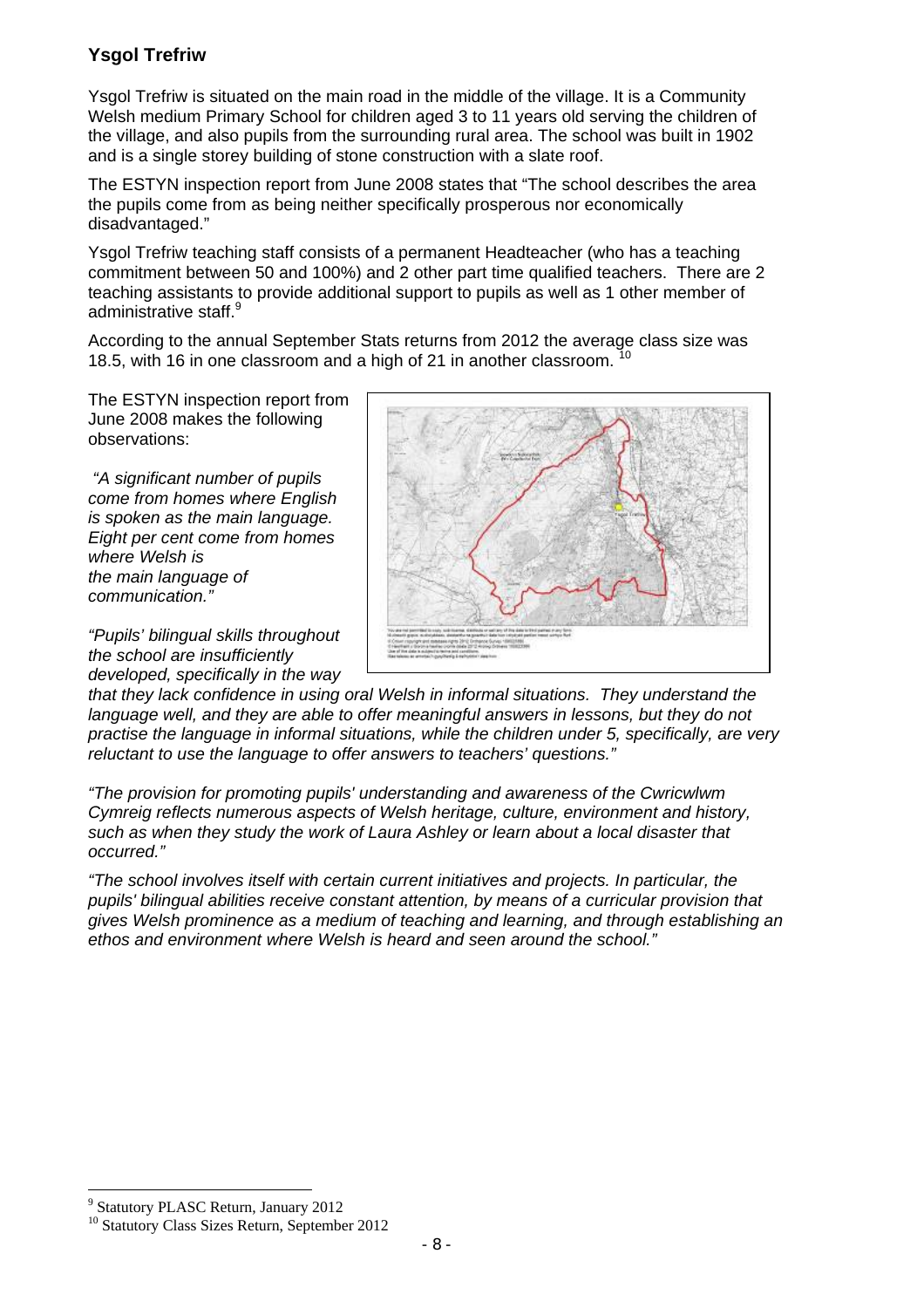|                                                                                                                   | Ysgol<br><b>Dolgarrog</b> |       | <b>Ysgol</b><br><b>Tal Y Bont</b> | <b>Ysgol Trefriw</b> |  |
|-------------------------------------------------------------------------------------------------------------------|---------------------------|-------|-----------------------------------|----------------------|--|
| Pupil Numbers (as at January 2012) Not including nursery                                                          | 58 (10N)                  |       | 39 (0N)                           | 39 (3N)              |  |
| Language category of the school                                                                                   | Welsh                     |       | Welsh                             | Welsh                |  |
|                                                                                                                   | <b>Medium</b>             |       | <b>Medium</b>                     | <b>Medium</b>        |  |
| <b>Pupils Use of the Welsh Language</b>                                                                           |                           |       |                                   |                      |  |
| Does not speak Welsh at Home                                                                                      | 19 (33%)                  |       | 17 (44%)                          | 13 (33%)             |  |
| Speaks Welsh at Home                                                                                              | 20 (34%)                  |       | 19 (49%)                          | 21 (54%)             |  |
| Not applicable, Cannot speak Welsh                                                                                | 19 (33%)                  |       | 3(7%)                             | 5(13%)               |  |
| Percentage taught through the medium of Welsh                                                                     | 100%                      |       | 100%                              | 100%                 |  |
| Number/Percentage of children that received a Teacher                                                             |                           |       |                                   |                      |  |
| Assessment in Welsh at the end of                                                                                 | 6(85%)                    |       | 6 (100%)                          | 4* (100%)            |  |
| <b>Foundation Phase</b>                                                                                           |                           |       |                                   |                      |  |
|                                                                                                                   |                           |       |                                   |                      |  |
| Key Stage 2                                                                                                       | 6 (100%)                  |       | 7 (100%)                          | 7 (100%)             |  |
| Of those that received a Teacher Assessment in Welsh, the                                                         |                           |       |                                   |                      |  |
| percentage of children that achieved at                                                                           | 66%                       |       | 67%                               | 50%                  |  |
| <b>Foundation Phase</b>                                                                                           |                           |       |                                   |                      |  |
| <b>Key Stage 2</b>                                                                                                | 66%                       |       | 100%                              | 100%                 |  |
| *data based on less than 5 pupils and are suppressed to remove the risk of accidental disclosure of an individual |                           |       |                                   |                      |  |
| pupil's results                                                                                                   |                           |       |                                   |                      |  |
| Pupils language medium in the                                                                                     |                           |       |                                   |                      |  |
| Playground                                                                                                        | <b>English with</b>       |       |                                   |                      |  |
| <b>Breakfast Club</b>                                                                                             | occasional                |       | Welsh                             | Welsh                |  |
| After-school club                                                                                                 | Welsh                     |       |                                   |                      |  |
| School participates annually in:                                                                                  |                           |       |                                   |                      |  |
| Cylch Meithrin / Ti a Fi                                                                                          | Y                         |       | Y                                 | Y                    |  |
| Eisteddfodau                                                                                                      | Y                         |       | Υ                                 | Y                    |  |
| <b>Urdd Branches</b>                                                                                              | Υ                         |       | Y                                 | Y                    |  |
| Learning Welsh visits (e.g. Glan Llyn)                                                                            | Υ                         |       | Υ                                 | Υ                    |  |
| Other Welsh Medium activities                                                                                     | Υ                         |       | Υ                                 | Y                    |  |
| The school is used by the community to learn Welsh                                                                |                           |       |                                   |                      |  |
| <b>Staff / Governors Use of the Welsh Language</b>                                                                |                           |       |                                   |                      |  |
| Percentage of Teaching staff able to teach through the                                                            | 100%                      |       | 100%                              | 100%                 |  |
| medium of Welsh                                                                                                   |                           |       |                                   |                      |  |
| Percentage of Support Staff that are able to speak Welsh:                                                         |                           |       |                                   |                      |  |
| Fluently                                                                                                          | 100%                      | 100%  |                                   | 100%                 |  |
| Speak Welsh but not fluently                                                                                      |                           |       |                                   |                      |  |
| Cannot speak Welsh                                                                                                |                           |       |                                   |                      |  |
| Percentage of Governors that are able to speak Welsh:                                                             |                           |       |                                   |                      |  |
| Fluently                                                                                                          | 22%                       |       | 89%                               | 40%                  |  |
| Speak Welsh but not fluently                                                                                      |                           |       |                                   |                      |  |
| Cannot speak Welsh                                                                                                |                           |       |                                   |                      |  |
| Language most commonly used during:                                                                               |                           |       |                                   |                      |  |
| Governor meetings                                                                                                 | <b>English</b>            |       | Welsh                             | <b>English</b>       |  |
| PTA meetings                                                                                                      | <b>English</b>            |       | <b>Bilingual</b>                  | <b>English</b>       |  |
| Staff meetings                                                                                                    | Welsh                     |       | Welsh                             | Welsh                |  |
| Use of the Welsh Language in the Community (2011 Census)                                                          |                           |       |                                   |                      |  |
| (of persons aged 3+) The percentage of the Caerhun Ward that:                                                     |                           |       | (of persons aged 3+) The          |                      |  |
| <b>Speak Welsh</b><br>41.9%                                                                                       |                           |       | percentage of the Trefriw Ward    |                      |  |
| One or more skills in Welsh<br>44.2%                                                                              |                           | that: |                                   |                      |  |
|                                                                                                                   |                           |       | <b>Speak Welsh</b>                |                      |  |
|                                                                                                                   |                           | 45.6% |                                   |                      |  |
|                                                                                                                   |                           |       | One or more skills in Welsh       |                      |  |
|                                                                                                                   |                           | 48.5% |                                   |                      |  |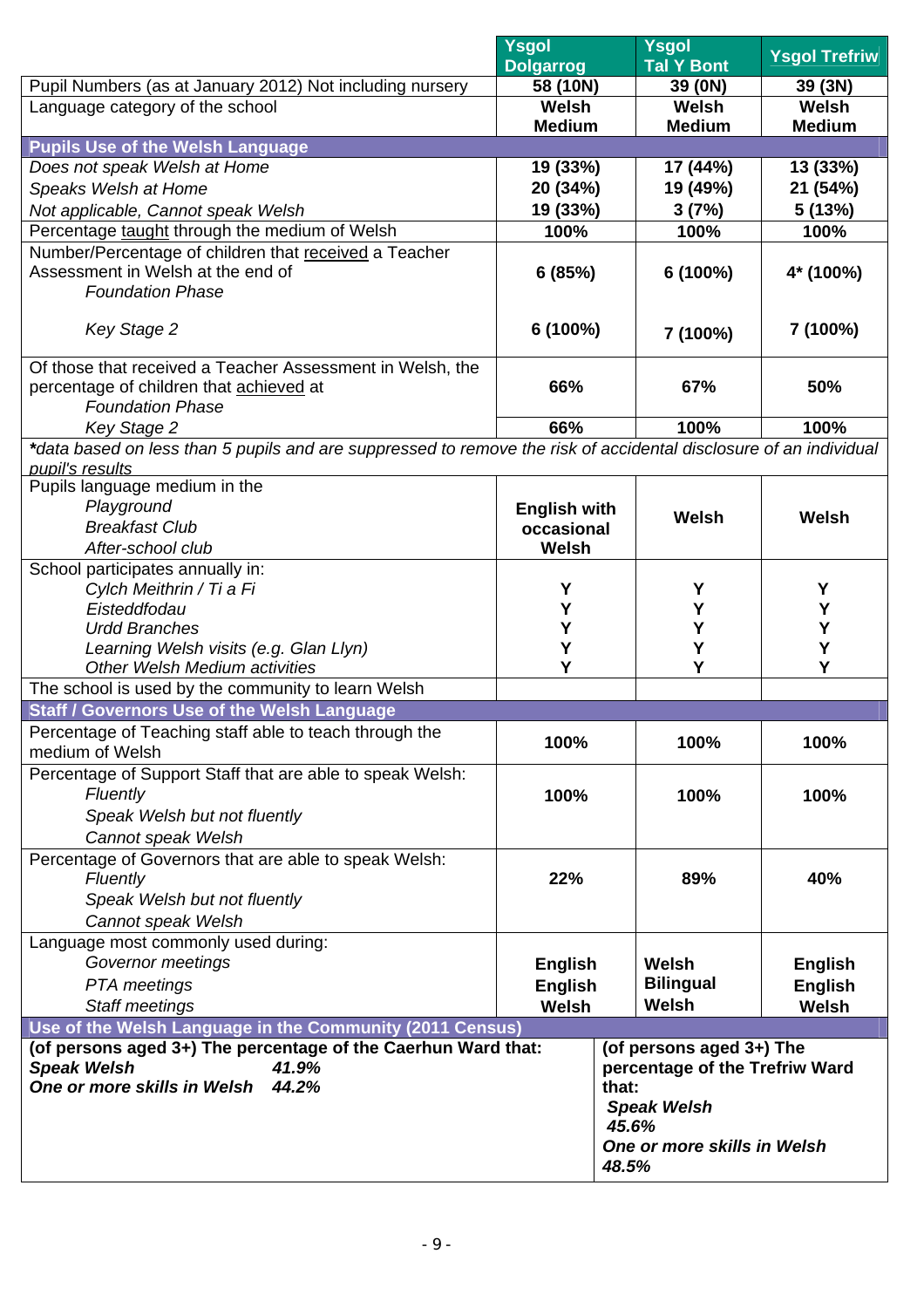### **3. Local Authority Options for Structural Change Welsh Language Impact Assessment**

| Area                | <b>Schools</b> | <b>Consultation</b><br><b>Band</b> | <b>Driver-led</b><br>Option (1) | <b>Communities</b><br><b>Preferred Option (2)</b> | Option (3)             | Option (4)       |
|---------------------|----------------|------------------------------------|---------------------------------|---------------------------------------------------|------------------------|------------------|
| Caerhun &           | Dolgarrog      |                                    | New Build Area                  | <b>Maintain Current</b>                           | Area School on 1 site  | Area School on   |
| <b>Trefriw Area</b> | Tal Y Bont     |                                    | school on one site,             | Schools                                           | via the remodelling of | Existing 3 sites |
|                     | Trefriw        |                                    | <b>Ysgol Dolgarrog</b>          |                                                   | <b>Ysgol Dolgarrog</b> |                  |

|                                           | <b>Option 1</b>                           | <b>Option 2</b> | <b>Option 3</b>                           | <b>Option 4</b> | <b>Comments / Future mitigation of</b><br>negative impacts                                                                                                                                                                                                                                                                                                                                                                                                                                                                                                                                                                                                                                                                                                                                                     |
|-------------------------------------------|-------------------------------------------|-----------------|-------------------------------------------|-----------------|----------------------------------------------------------------------------------------------------------------------------------------------------------------------------------------------------------------------------------------------------------------------------------------------------------------------------------------------------------------------------------------------------------------------------------------------------------------------------------------------------------------------------------------------------------------------------------------------------------------------------------------------------------------------------------------------------------------------------------------------------------------------------------------------------------------|
| <b>Pupils' Use of the Welsh Language</b>  |                                           |                 |                                           |                 |                                                                                                                                                                                                                                                                                                                                                                                                                                                                                                                                                                                                                                                                                                                                                                                                                |
| Pupils' use of the Welsh Language at home | <b>Neutral</b><br>Positive in<br>mid term | <b>Neutral</b>  | <b>Neutral</b><br>Positive in<br>mid term | <b>Neutral</b>  | Home language patterns, once established<br>are difficult to change. Awareness of the value<br>of bilingualism would increase the numbers of<br>homes where parents speak Welsh<br>occasionally. One cohesive management<br>structure on a single site would be likely to<br>lead to gains in a shorter time-scale than<br>operating over a split site<br>Clearly promoted school language<br>policy from the outset.<br>The advantages of being bilingual in<br>both Welsh and English are made<br>clear to parents and prospective<br>parents.<br>Welsh language awareness amongst<br>reluctant adult speakers "Ma' dy<br>Gymraeg di'n Gret!"<br>Opportunities for parents to attend<br>Welsh learners' classes.<br>Short, informal Welsh practice sessions for<br>parents before the end of the school day. |
| Pupils taught through the medium of Welsh | <b>Neutral</b><br>Positive in<br>mid term | <b>Neutral</b>  | Neutral<br>Positive in<br>mid term        | <b>Neutral</b>  | All pupils are taught through the medium of<br>Welsh. The three schools have recognised<br>strengths and excellence in teaching through<br>the medium of Welsh. Developing fully<br>bilingual pupils should continue be a major,<br>and on-going, focus of the School<br>Development Plan. Monitoring this                                                                                                                                                                                                                                                                                                                                                                                                                                                                                                     |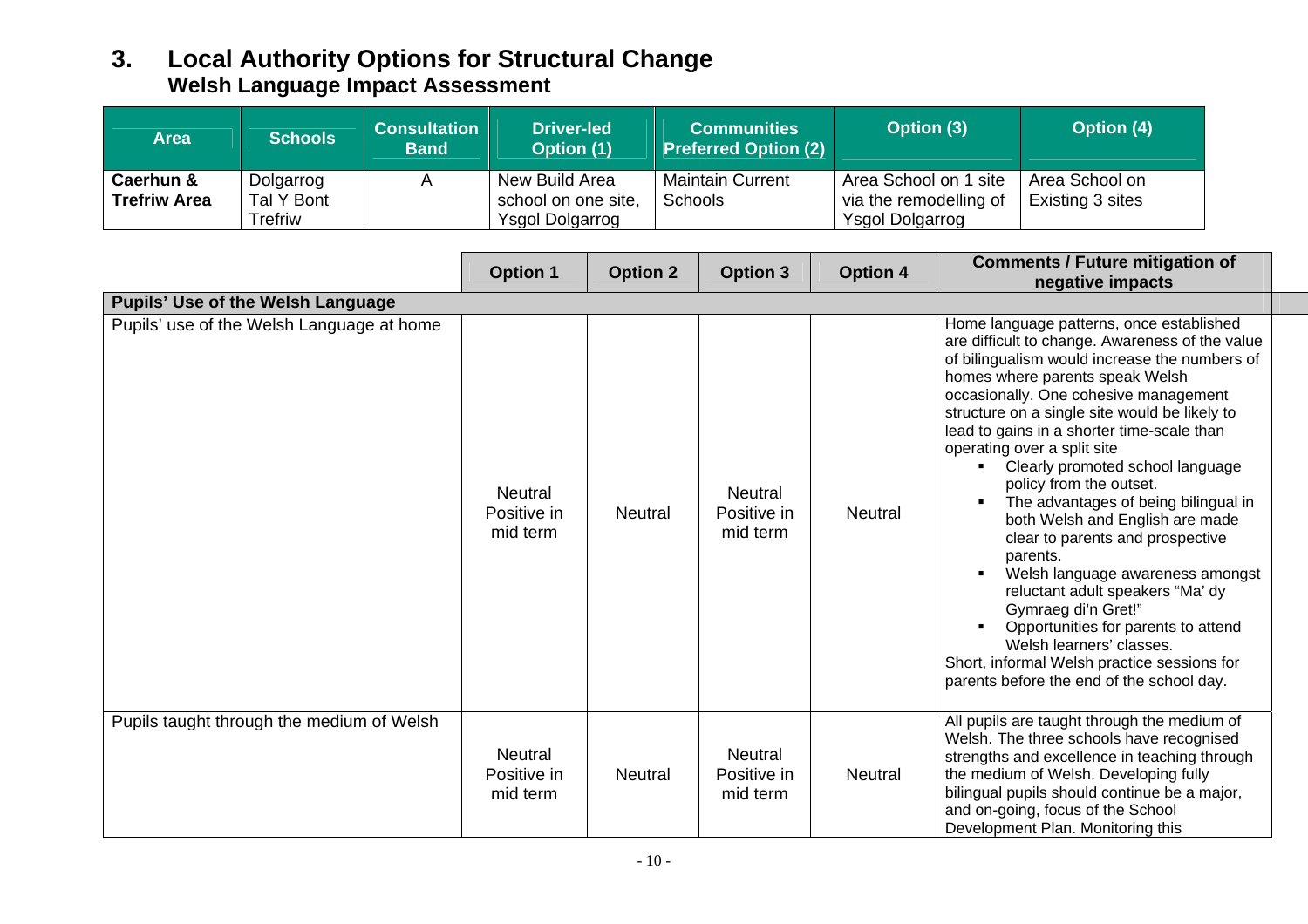|                                                                                                                             | <b>Option 1</b>                                                        | <b>Option 2</b>                                                     | <b>Option 3</b>                                                        | <b>Option 4</b>                                                        | <b>Comments / Future mitigation of</b><br>negative impacts                                                                                                                                                                                                                                                                                                                                                                                                                                                    |
|-----------------------------------------------------------------------------------------------------------------------------|------------------------------------------------------------------------|---------------------------------------------------------------------|------------------------------------------------------------------------|------------------------------------------------------------------------|---------------------------------------------------------------------------------------------------------------------------------------------------------------------------------------------------------------------------------------------------------------------------------------------------------------------------------------------------------------------------------------------------------------------------------------------------------------------------------------------------------------|
|                                                                                                                             |                                                                        |                                                                     |                                                                        |                                                                        | development over a single-site would be more<br>consistent than over a split site.<br>• Pupil tracking will consider their<br>progress in developing bilingualism.                                                                                                                                                                                                                                                                                                                                            |
| Pupils that receive a Teacher Assessment in<br>Welsh at the end of Foundation Phase and<br>Key Stage 2                      | <b>Neutral</b>                                                         | <b>Neutral</b>                                                      | <b>Neutral</b>                                                         | <b>Neutral</b>                                                         | Apart from latecomers i.e. pupils that have<br>attended the schools for less than 3 years, all<br>pupils already receive a teacher assessment<br>in Welsh at the end of FPh and KS2 2011-12.<br>At the end of FPh 85% of pupils received a<br>Teacher Assessment in Welsh at Ysgol<br>Dolgarrog, and 100% of the pupils at Ysgol<br>Trefriw and Ysgol Tal y Bont.<br>At the end of KS2 100% of pupils received a<br>Teacher Assessment in Welsh at Ysgol<br>Dolgarrog, Ysgol Trefriw and Ysgol Tal y<br>Bont. |
| The percentage of children that achieved a<br>Teacher Assessment in Welsh at the end of<br>Foundation Phase and Key Stage 2 | <b>Neutral</b>                                                         | <b>Neutral</b>                                                      | Neutral                                                                | <b>Neutral</b>                                                         | These results will be monitored and reported<br>to Governors and Parents. Comparisons will<br>be drawn with Local Authority, National and<br>"Family" schools.<br>2012<br>FPh - Ysgol Dolgarrog - 66%<br>Ysgol Tal y Bont - 67%<br>Ysgol Trefriw - 50%<br>KS2 - Ysgol Dolgarrog - 100%<br>Ysgol Tal y Bont - 100%<br>Ysgol Trefriw - 100%                                                                                                                                                                     |
| Pupils language medium in the<br>Playground                                                                                 | Initially<br>negative, but<br>positive mid<br>term in all 3<br>schools | $Neutral -$<br>Tal y Bont<br>Negative $-$<br>Dolgarrog &<br>Trefriw | Initially<br>negative,<br>but positive<br>mid term in<br>all 3 schools | Initially<br>negative, but<br>positive mid<br>term in all 3<br>schools | In consultation with pupils and<br>parents, under Options 1 and 3 the joint<br>Governors will draw up a school policy based<br>on encouraging pupils' social use of Welsh<br>outside the classroom.<br>Provide playground markings and<br>$\blacksquare$<br>equipment to enable games that<br>develop pupils' use of language<br>Support for supervisory staff, where<br>$\blacksquare$<br>applicable, to develop their own<br>language skills.                                                               |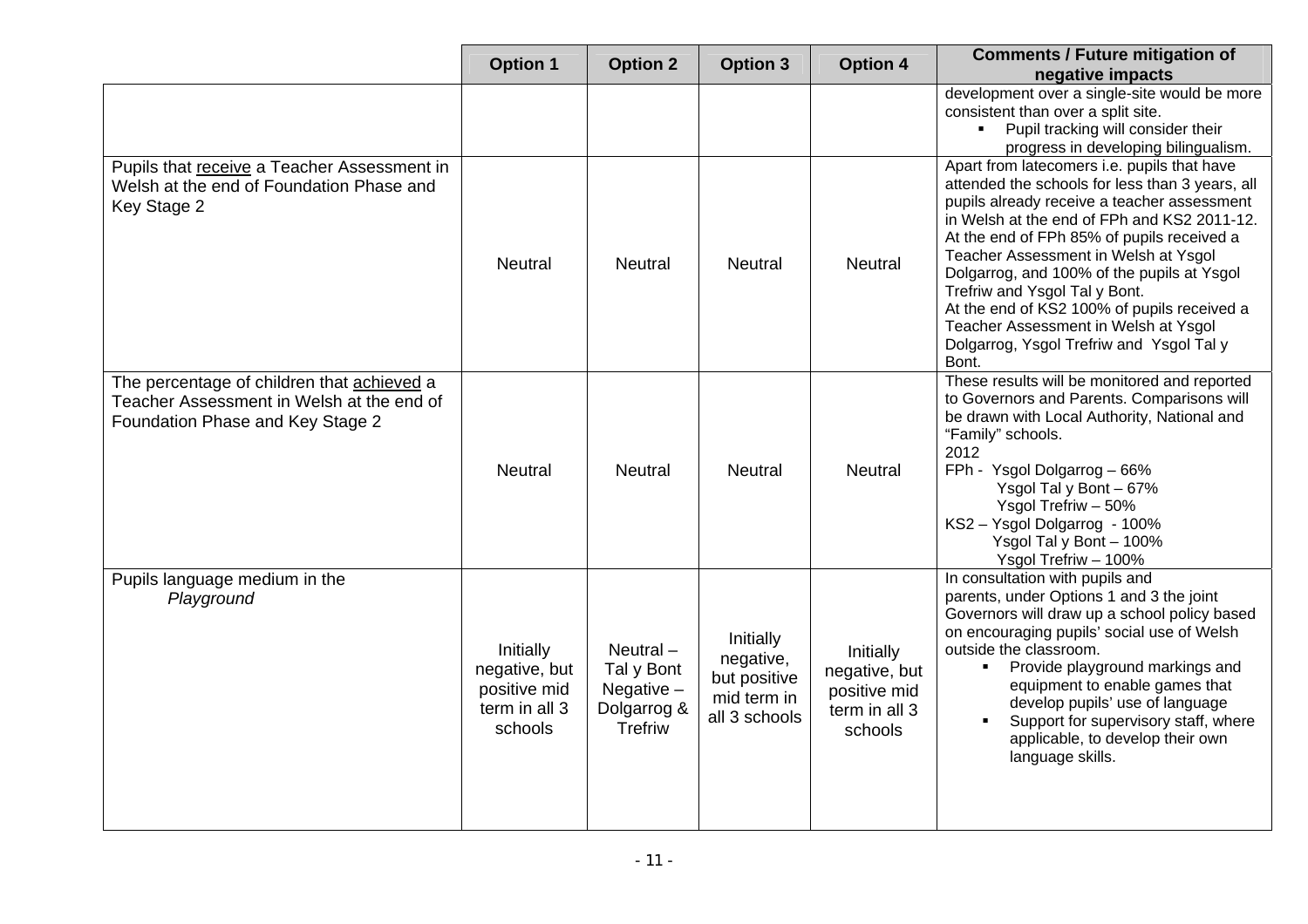|                                                                        | <b>Option 1</b>                                                        | <b>Option 2</b>                                                               | <b>Option 3</b>                                                        | <b>Option 4</b>                                                                           | <b>Comments / Future mitigation of</b><br>negative impacts                                                                                                                                                                                                                                                                                   |
|------------------------------------------------------------------------|------------------------------------------------------------------------|-------------------------------------------------------------------------------|------------------------------------------------------------------------|-------------------------------------------------------------------------------------------|----------------------------------------------------------------------------------------------------------------------------------------------------------------------------------------------------------------------------------------------------------------------------------------------------------------------------------------------|
| <b>Breakfast Club</b>                                                  | Initially<br>negative, but<br>positive mid<br>term in all 3<br>schools | Neutral-<br>Tal y Bont<br>Negative $-$<br>Dolgarrog &<br><b>Trefriw</b>       | Initially<br>negative,<br>but positive<br>mid term in<br>all 3 schools | Neutral - Tal y<br><b>Bont</b><br>Positive mid<br>term -<br>Dolgarrog &<br><b>Trefriw</b> | Staff practices and pupils' activities will look<br>for opportunities to support the schools' policy<br>of promoting Welsh outside the classroom.                                                                                                                                                                                            |
| After-school club                                                      | Initially<br>negative, but<br>positive mid<br>term in all 3<br>schools | Neutral $-$<br>Tal y Bont<br>Positive mid<br>term -<br>Dolgarrog &<br>Trefriw | Initially<br>negative,<br>but positive<br>mid term in<br>all 3 schools | Neutral - Tal<br>y Bont<br>Positive mid<br>term -<br>Dolgarrog &<br><b>Trefriw</b>        | Staff practices and pupils' activities will look<br>for opportunities to support the schools' policy<br>of promoting Welsh outside the classroom                                                                                                                                                                                             |
| School participation in Welsh medium<br>activities                     | <b>Neutral</b>                                                         | <b>Neutral</b>                                                                | <b>Neutral</b>                                                         | <b>Neutral</b>                                                                            | The three schools already have a high profile<br>in Welsh medium extra-curricular activities.<br>Under Option 1 & 2 the joint Governors would<br>support planned participation in activities for<br>schools who are developing the use of Welsh.<br>e.g. Welsh books quiz, film and animation<br>competitions, Urdd, Glanllyn, Eisteddfodau. |
| Staff / Governors Use of the Welsh Language                            |                                                                        |                                                                               |                                                                        |                                                                                           |                                                                                                                                                                                                                                                                                                                                              |
| Teaching Staff ability to teach through the<br>medium of Welsh         | Positive                                                               | <b>Neutral</b>                                                                | Positive                                                               | <b>Neutral</b>                                                                            | All staff at all the 3 schools are currently able<br>to teach through the medium of Welsh. Such<br>language skills among staff are a valuable<br>human asset that places the school in an<br>advantageous position.                                                                                                                          |
| Support Staff ability to assist through the<br>medium of Welsh         | Positive                                                               | <b>Neutral</b>                                                                | Positive                                                               | <b>Neutral</b>                                                                            | Support staff will continue to support teaching<br>of Welsh as a first language. Recruitment of<br>support staff should become easier. Fewer<br>posts will result in increased likelihood of all<br>staff being bilingual.                                                                                                                   |
| Language most commonly used during<br>Governor, PTA and Staff meetings | Positive                                                               | <b>Neutral</b>                                                                | Positive                                                               | Positive                                                                                  | All communication to be bilingual - website,<br>Governors' minutes, newsletters etc.<br>Where meetings are held in Welsh<br>simultaneous translation provision is offered<br>to encourage non-Welsh speakers to<br>understand and participate, e.g. Governors'                                                                               |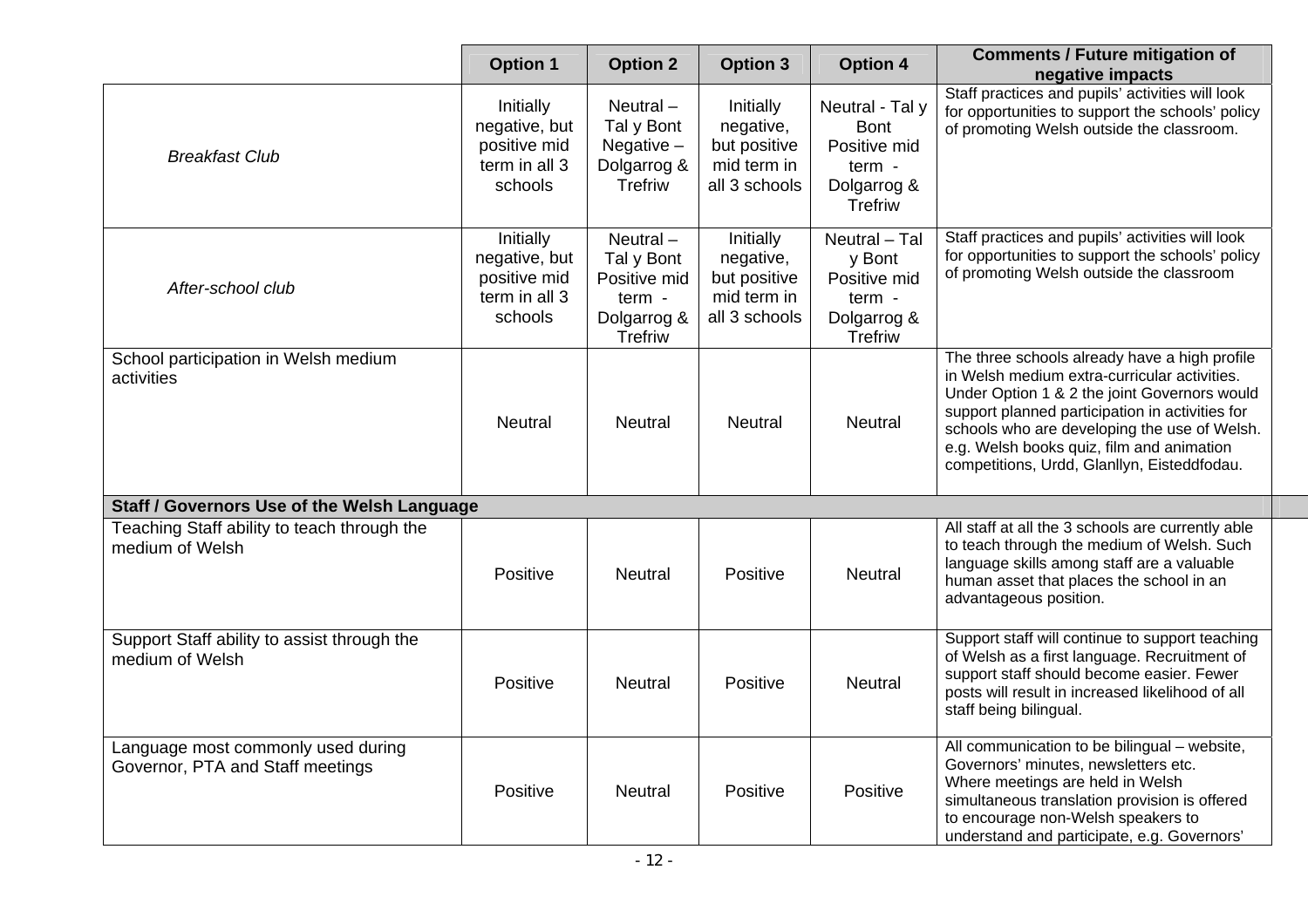|                                                                                         | <b>Option 1</b>                                          | <b>Option 2</b> | <b>Option 3</b>                                          | <b>Option 4</b> | <b>Comments / Future mitigation of</b><br>negative impacts                                                                                                                                                                                                                                                                                                                                                                                 |
|-----------------------------------------------------------------------------------------|----------------------------------------------------------|-----------------|----------------------------------------------------------|-----------------|--------------------------------------------------------------------------------------------------------------------------------------------------------------------------------------------------------------------------------------------------------------------------------------------------------------------------------------------------------------------------------------------------------------------------------------------|
|                                                                                         |                                                          |                 |                                                          |                 | termly meetings.<br>In order to develop the Welsh ethos,<br>communication should look to develop the<br>presence of Welsh in greetings, signage etc.                                                                                                                                                                                                                                                                                       |
| <b>Welsh Ethos</b>                                                                      |                                                          |                 |                                                          |                 |                                                                                                                                                                                                                                                                                                                                                                                                                                            |
| Maintain the Welsh ethos of the schools and<br>place importance on the Welsh Curriculum | <b>Neutral</b>                                           | <b>Neutral</b>  | <b>Neutral</b>                                           | <b>Neutral</b>  | Estyn reports positively on the promotion of<br>the Cwricwlwm Cymreig in all 3 schools.<br>Amalgamation will see good practice being<br>shared. They will continue to plan the<br>curriculum towards an appreciation of the<br>contribution of Welsh Artists, the physical<br>geography and history of Wales and the role<br>of Welsh men and women in politics, media,<br>the arts, sport, language issues, and civic life<br>in general. |
| <b>Collective Impact on Welsh Language</b>                                              | <b>Neutral to</b><br><b>Positive</b><br>mid-long<br>term | <b>Neutral</b>  | <b>Neutral to</b><br><b>Positive</b><br>mid-long<br>term | <b>Neutral</b>  |                                                                                                                                                                                                                                                                                                                                                                                                                                            |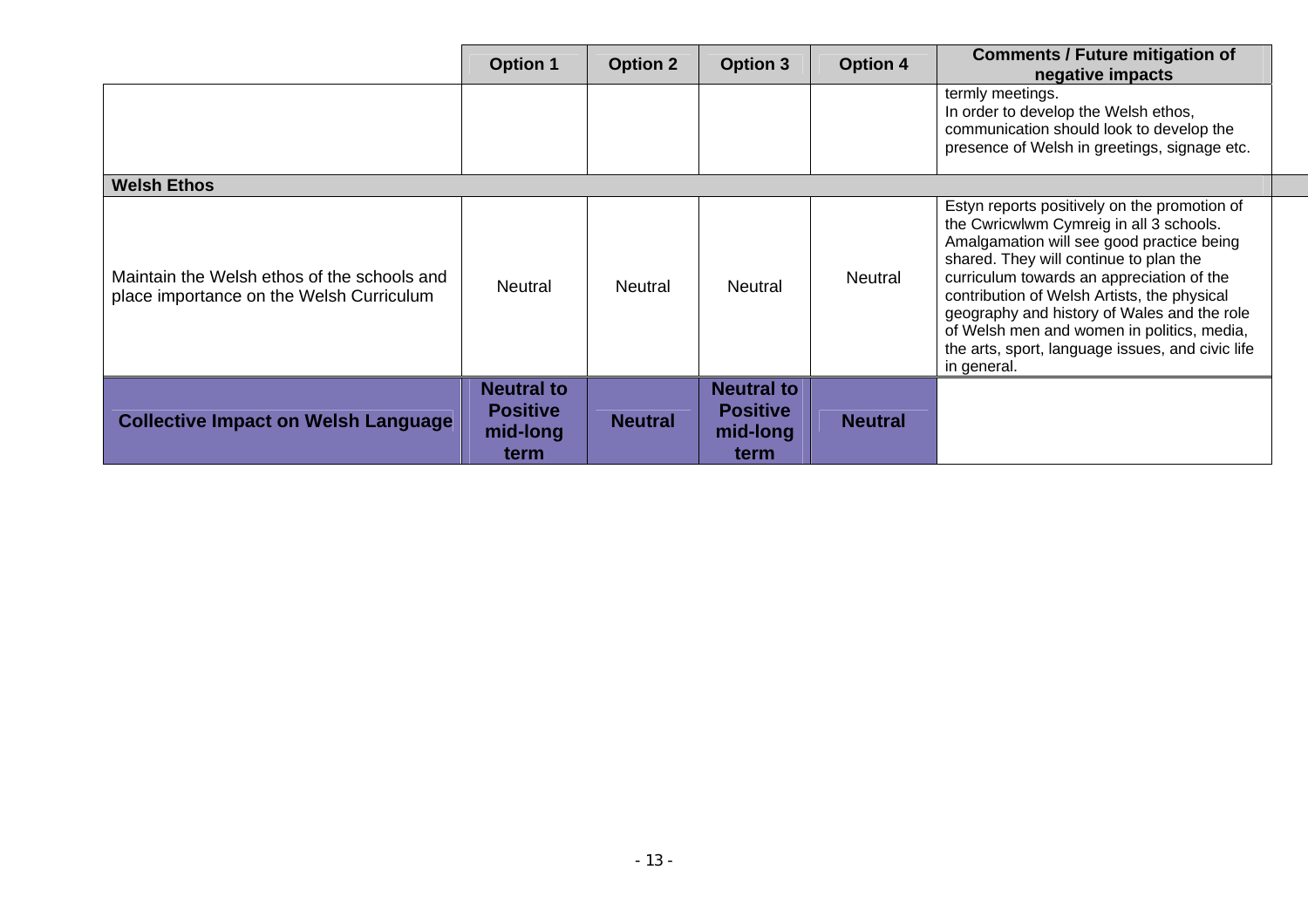# **4. Conclusions and Recommendations**

### **4.1 Conclusions**

The outcomes of the Welsh Language Impact Assessment (section 3) are:

- Option 1- Area school on one site
- Option 2 Maintain Current Schools
- Option 3 Area school on 1 site via remodelling of Ysgol Dolgarrog
- Option 4 Area school on existing 3 sites

Therefore it is the recommendation of this report that an Area school on one site (Options 1 & 3) is considered to be the best way forward to preserve and promote the Welsh Language. The advantages however are marginal and based on benefits arising from a joint Governing Body with a common plan and approach.

### **4.2 Recommendations to Support Change**

- R1 In consultation with pupils and parents, under Options 1 and 3 the joint Governors will draw up a school policy regarding the development of their existing good practice in teaching Welsh. The policy should consider ways of supporting pupils' social use of Welsh outside the classroom.
- R2 The policy would be monitored by the joint governors and its impact reviewed on a regular basis.
- R3 Effective tracking of pupils' skills already exists in all three schools. Amalgamation will seek to develop existing best practice and focus in part on monitoring pupils' acquisition of Welsh as a first language.
- R4 Under Options 1 and 3 the joint Governors will draw up a school policy regarding the development of their existing good practice in promoting "Cwricwlwm Cymreig". This is incorporating a Welsh dimension in curriculum planning so that pupils have a growing awareness of the culture and heritage of Wales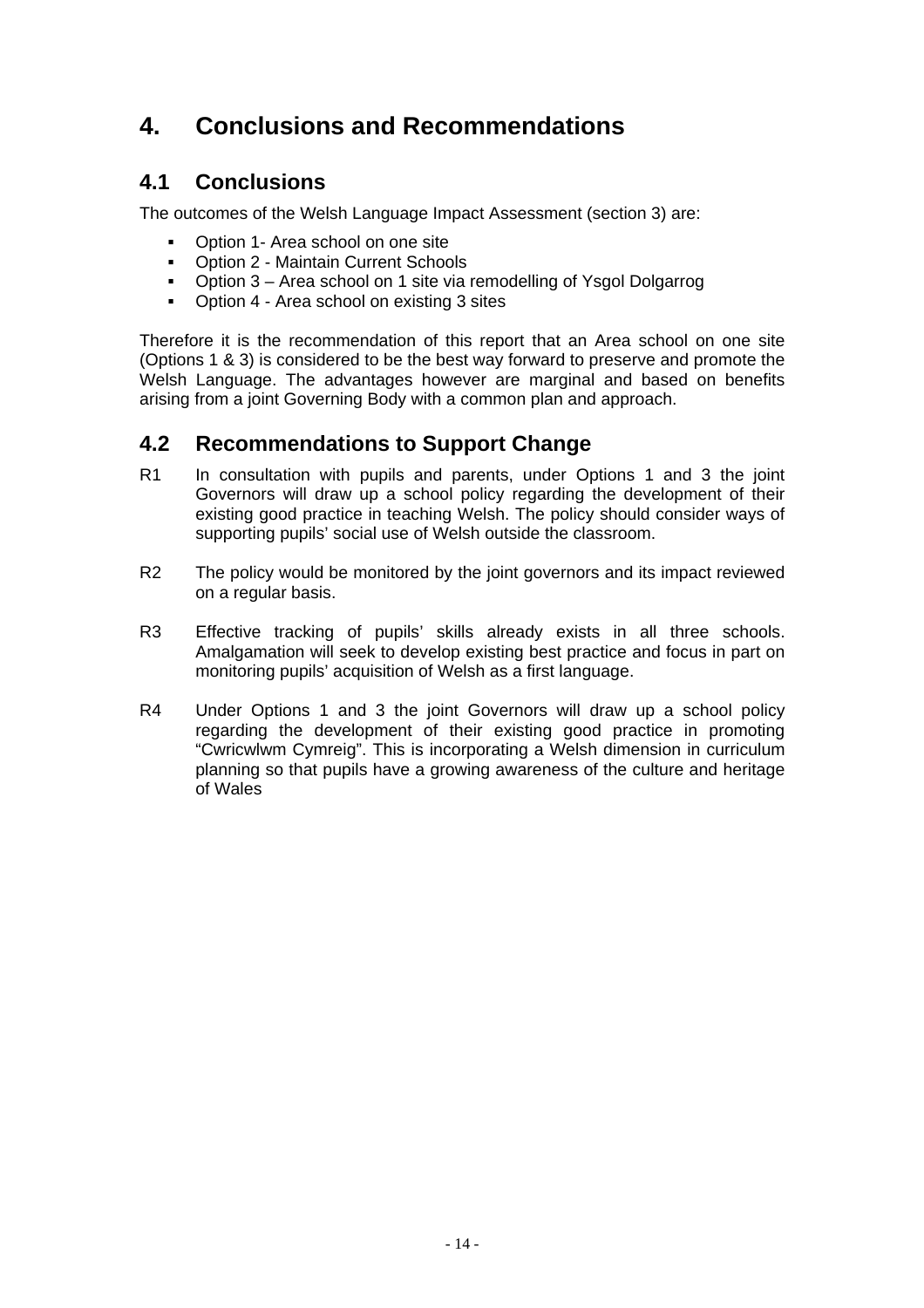# **Language Impact Assessment Methodology**

To measure the impact that each option has on the benefit that *'The school meets the language needs of the pupils'*.

#### **Outline for Each Assessment:**

The following will need to be considered for each option within an area e.g. if an area has four options, then a score will be required for all four options within this area:

| <b>Area</b>    | <b>Schools</b>                   | <b>Consultation</b><br><b>Band</b> | <b>Driver-led</b><br>Option (1) | <b>Communities</b><br><b>Preferred</b><br>Option (2) | Option (3)                                |
|----------------|----------------------------------|------------------------------------|---------------------------------|------------------------------------------------------|-------------------------------------------|
| [Name]<br>Area | School 1<br>School 2<br>School 3 | A                                  | All through<br>school on 1 site | Maintain<br>Current<br><b>Schools</b>                | All through school on existing<br>3 sites |

- The following table would need to be completed for each school.
- Where possible the data would be pre-populated from existing data collections e.g. PLASC return.
- Where the data is not available questions would be asked of schools as part of the Community Impact Assessment data collection.
- On completion of the table, it would be sent to both the Headteacher and Chair of Governors to agree and sign off the data.
- Taking each option for the area in turn, and considering the data collected, the impact on each heading (e.g. *% of pupils from homes where the language spoken is*) would be judged as 'Negative', 'Neutral' or 'Positive'.
- This would feed into the overall Option Appraisal with 'Negative' scoring 1 (Strongly Disagree/Worse), 'Neutral' scoring 3 (Neither Agree nor Disagree) and 'Positive' scoring 5 (Strongly Agree / Improvement).
- A report would then be written to include the table, scoring and overall conclusions.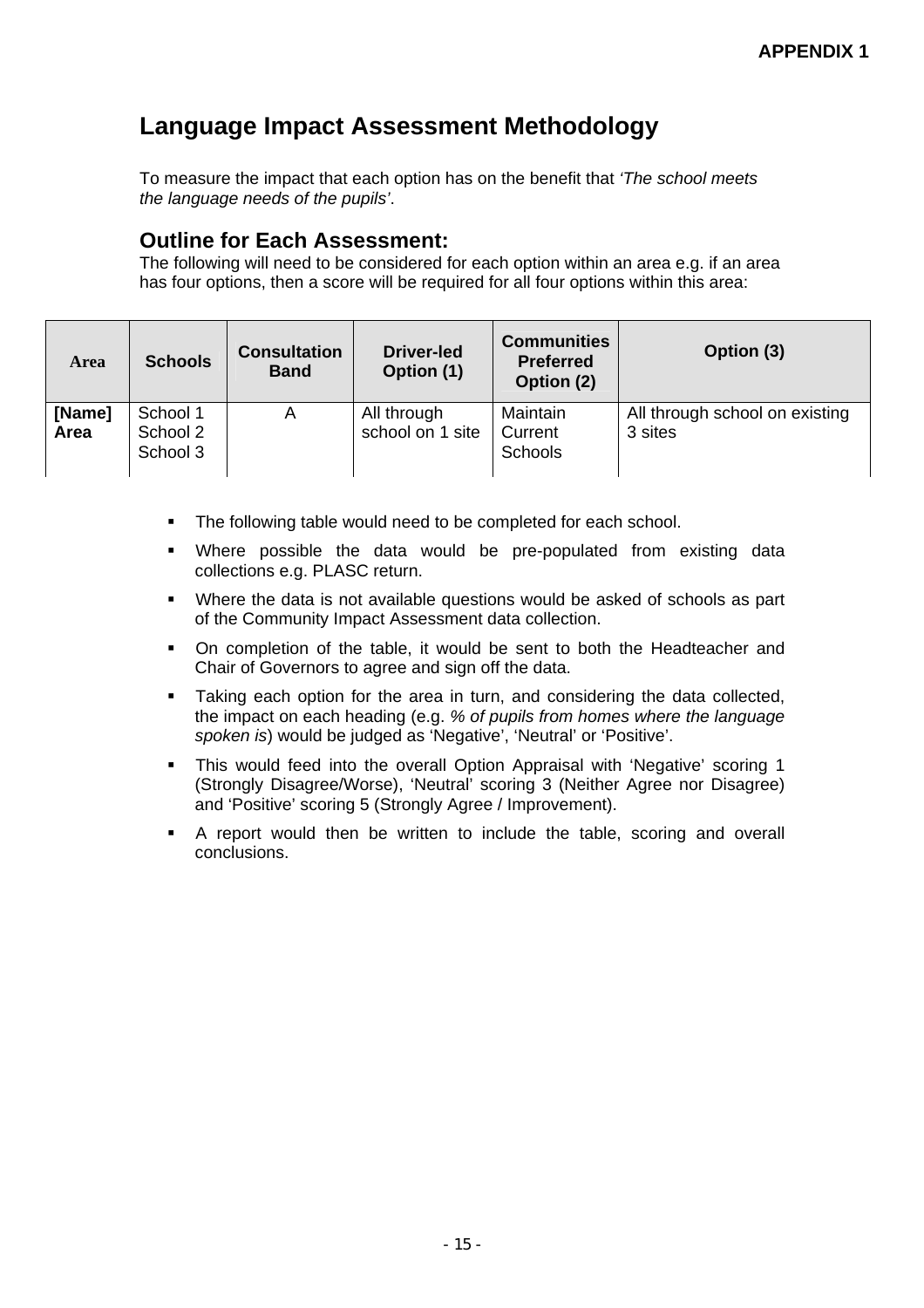|                                                                                 | <b>School</b> | School | <b>School</b> |
|---------------------------------------------------------------------------------|---------------|--------|---------------|
| Pupil Numbers (as at January 2012)                                              |               |        |               |
| Language category of the school                                                 |               |        |               |
|                                                                                 |               |        |               |
| <b>Pupils Use of the Welsh Language</b>                                         |               |        |               |
| Percentage of pupils that speak Welsh in the home:                              |               |        |               |
| Speaks Welsh at home                                                            |               |        |               |
| Does not speak Welsh at home                                                    |               |        |               |
| Not applicable (cannot speak Welsh)                                             |               |        |               |
| Percentage taught through the medium of Welsh                                   |               |        |               |
| Percentage of children that received a Teacher Assessment in                    |               |        |               |
| Welsh at the end of                                                             |               |        |               |
| <b>Foundation Phase</b>                                                         |               |        |               |
| <b>Key Stage 2</b><br>Of those that received a Teacher Assessment in Welsh, the |               |        |               |
| percentage of children that achieved at                                         |               |        |               |
| <b>Foundation Phase</b>                                                         |               |        |               |
| Key Stage 2                                                                     |               |        |               |
| Pupils language medium in the                                                   |               |        |               |
| Playground                                                                      |               |        |               |
| <b>Breakfast Club</b>                                                           |               |        |               |
| After-school club                                                               |               |        |               |
| School participates annually in:                                                |               |        |               |
| Cylch Meithrin / Ti a Fi                                                        |               |        |               |
| Eisteddfodau                                                                    |               |        |               |
| <b>Urdd Branches</b>                                                            |               |        |               |
| Learning Welsh visits (e.g. Glan Llyn)                                          |               |        |               |
| Other Welsh Medium activities                                                   |               |        |               |
| The school is used by the community to learn Welsh                              |               |        |               |
| Staff / Governors Use of the Welsh Language                                     |               |        |               |
| Percentage of Teaching staff able to teach through the medium<br>of Welsh       |               |        |               |
| Percentage of Support Staff that are able to speak Welsh:                       |               |        |               |
| Fluently                                                                        |               |        |               |
| Speak Welsh but not fluently                                                    |               |        |               |
| Cannot speak Welsh                                                              |               |        |               |
| Percentage of Governors that are able to speak Welsh:                           |               |        |               |
| Fluently                                                                        |               |        |               |
| Speak Welsh but not fluently                                                    |               |        |               |
| Cannot speak Welsh                                                              |               |        |               |
| Language most commonly used during:                                             |               |        |               |
| Governor meetings                                                               |               |        |               |
| PTA meetings                                                                    |               |        |               |
| Staff meetings                                                                  |               |        |               |
| Use of the Welsh Language in the Community (2011 Census)                        |               |        |               |
| (of persons aged 3+)                                                            |               |        |               |
| The percentage of the  Ward that speak Welsh                                    |               |        |               |
| The percentage of the Ward that speak Welsh                                     |               |        |               |